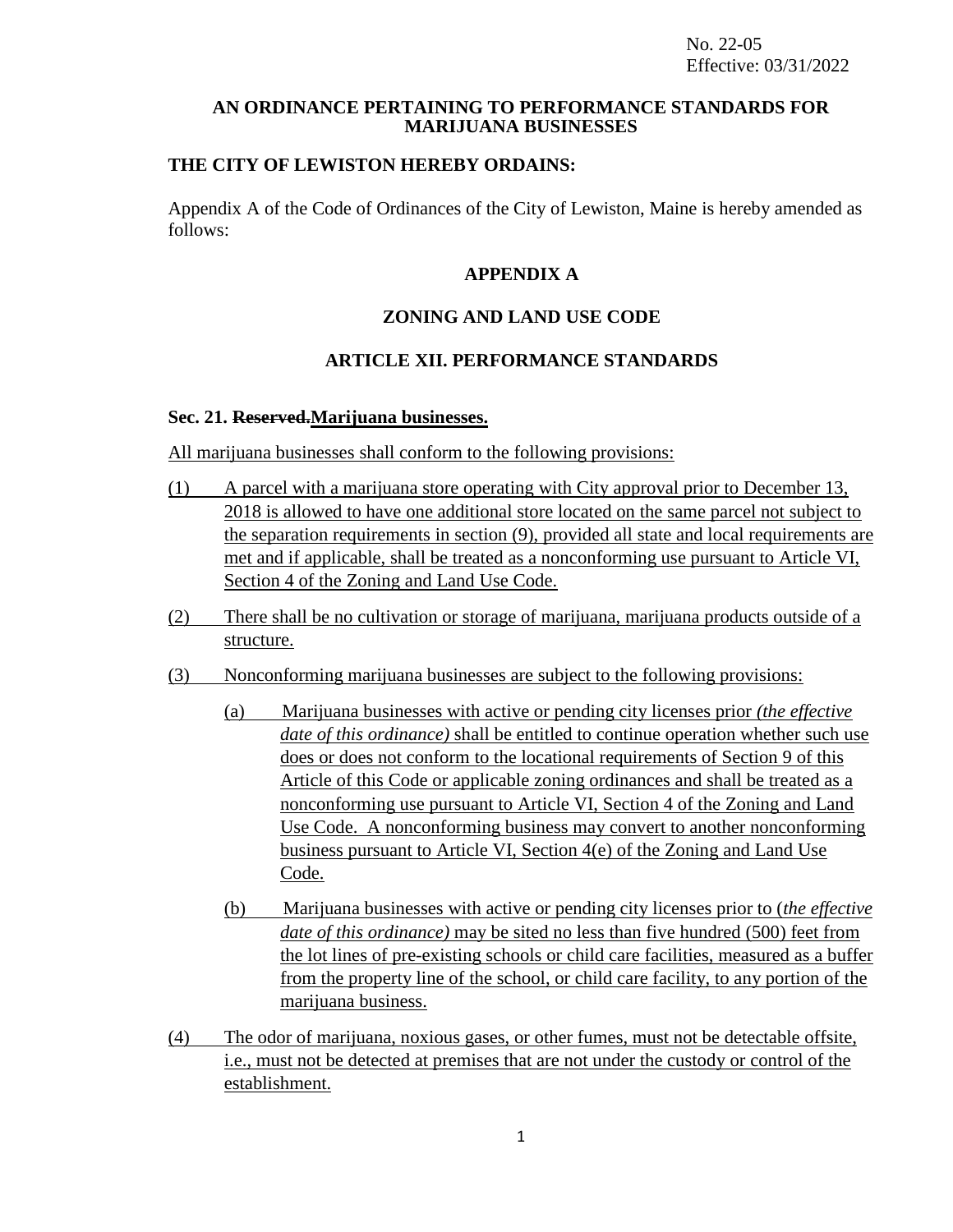- (5) Sufficient and appropriate security measures to deter the theft of marijuana and prevent unauthorized entrance into areas containing marijuana must be provided at all times. Security measures shall include, at a minimum, the following:
	- a. security surveillance cameras installed and operating 24 hours a day, 7 days a week to monitor all entrances, along with interior and exterior of the premises to discourage and facilitate the reporting of criminal acts and nuisance activities occurring at the premises;
	- b. door and window intrusion alarm systems with audible and Police Department notification components that are professionally monitored and maintained in good working order;
	- c. a locking safe or its functional equivalent permanently affixed to the premises that is suitable for storage of all adult use marijuana products, medical marijuana products and cash stored overnight on the premises; and
	- d. exterior lighting that illuminates the exterior walls of the premises and complies with applicable provisions of the Code of Ordinances; and (e) deadbolt locks on all exterior doors and locks or bars on any other access points (e.g., windows).
- (6) Sale of edible products. No food products shall be sold, prepared, produced or assembled by a marijuana business except in compliance with all operating and other requirements of state and local law and regulations including, without limitation, food establishment licensing requirements. Any goods containing marijuana for human consumption shall be stored in a secure area.
- (7) Signs: Notwithstanding the requirements of the Article XII, Section 16 of the Zoning and Land Use Code, all signs used by and all marketing and advertising conducted by or on behalf of a marijuana business may not involve advertising or marketing that has a high likelihood of reaching persons under 21 years of age or that is specifically designed to appeal to persons under 21 years of age. The signs, marketing, or advertising are prohibited from making any health or physical benefit claims. All signage shall meet the City's sign ordinance requirements and may use an image or images of the marijuana plant or plants, or parts thereof, as long such image or images do not exceed 20% of the sign face. Pictorial representations of other marijuana products, by-products, or paraphernalia associated with the use or distribution of retail marijuana is prohibited.
- (8) Manufacture of marijuana using inherently hazardous substances. The extraction of marijuana using inherently dangerous hazardous substances is prohibited unless:
	- (a.) the person has sought and obtained authorization to do so with the State of Maine, and
	- (b.) such activity is located in a zoning district where a Marijuana Manufacturing Facility is an allowed use.